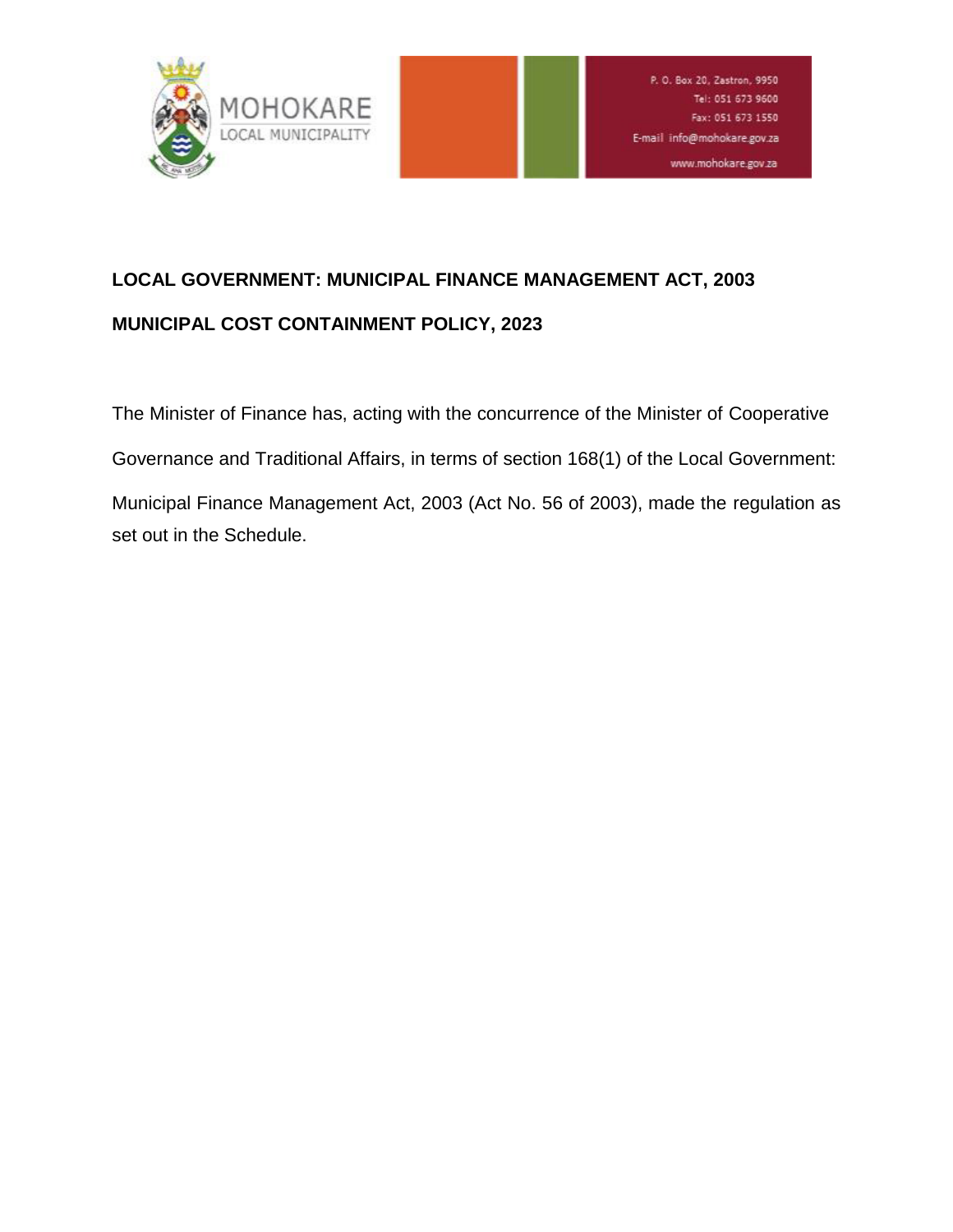

#### www.mohokare.gov.za

# **TABLE OF CONTENTS**

- 1 Definitions
- 2. Object of Policy
- 3. Application of Policy
- 4. Cost containment policies
- 5. Use of consultants
- 6. Vehicles used for political office -bearers
- 7. Travel and subsistence
- 8. Domestic accommodation
- 9. Credit cards
- 10. Sponsorships, events and catering
- 11. Communication
- 12. Conferences, meetings and study tours
- 13. Other related expenditure items
- 14. Enforcement procedures
- 15. Disclosures of cost containment measures
- 16. Short title and commencement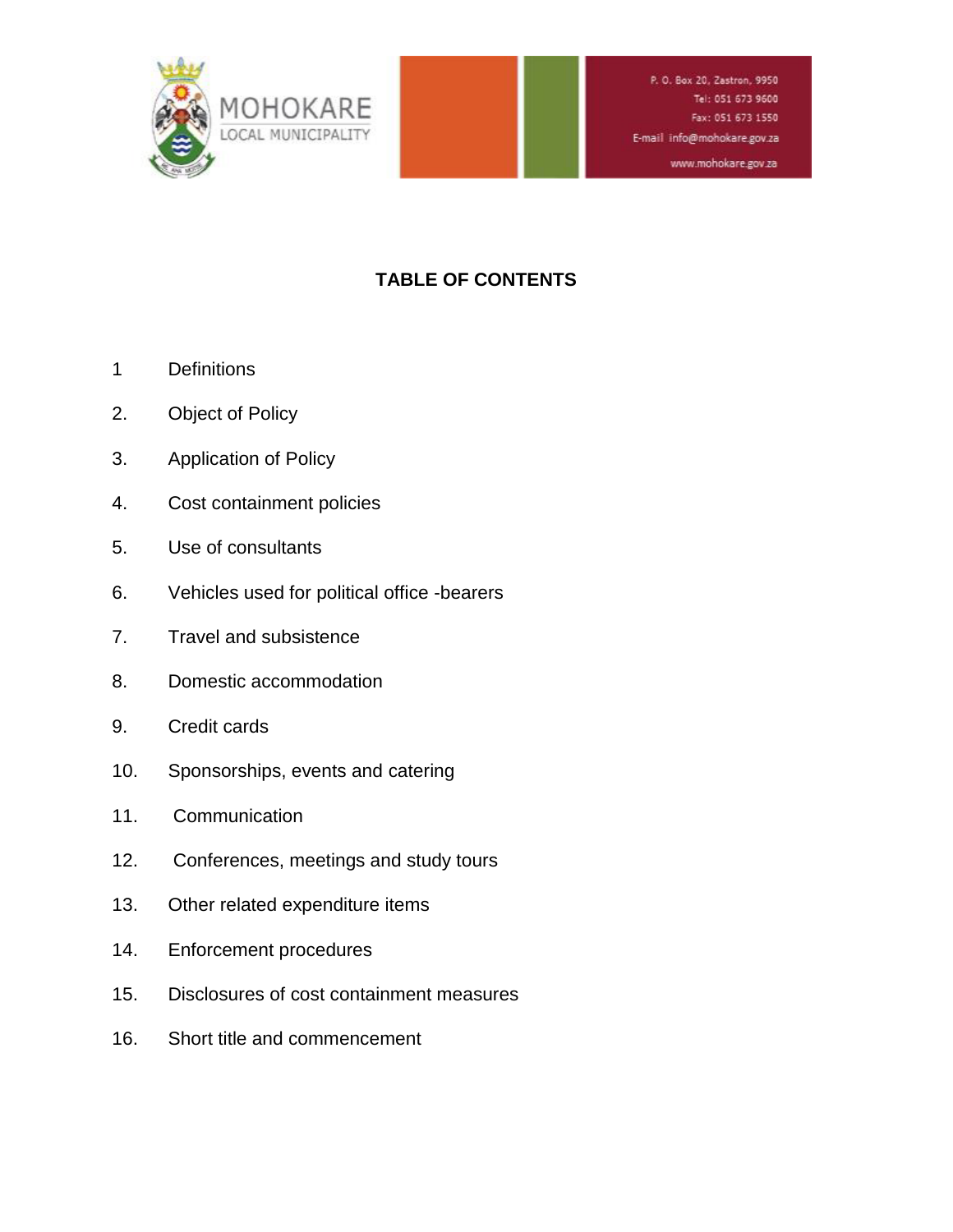

# **Definitions**

**1.** In these Policy, a word or expression to which a meaning has been assigned in the Act has the same meaning as in the Act, unless the context indicates otherwise, and-

**"Act"** means the Local Government: Municipal Finance Management Act, 2003 (Act No. 56 of 2003);

**"consultant"** means a professional person, individual, partnership, corporation, or a company appointed to provide technical and specialist advice or to assist with a design and implementation of projects or to assist a municipality or municipal entity to perform its functions to achieve the objects of local government in terms of section 152 of the Constitution;

**"cost containment"** means measures implemented to curtail spending in terms of these Policy; and

**"credit card"** means a card issued by a financial services provider, which creates a revolving account and grants a line of credit to the cardholder.

# **Object of Policy**

**2.** The object of these Policy, in line with sections 62(1)(a), 78(1)(b), 95(a) and 105(1)(b) of the Act, is to ensure that resources of a municipality and municipal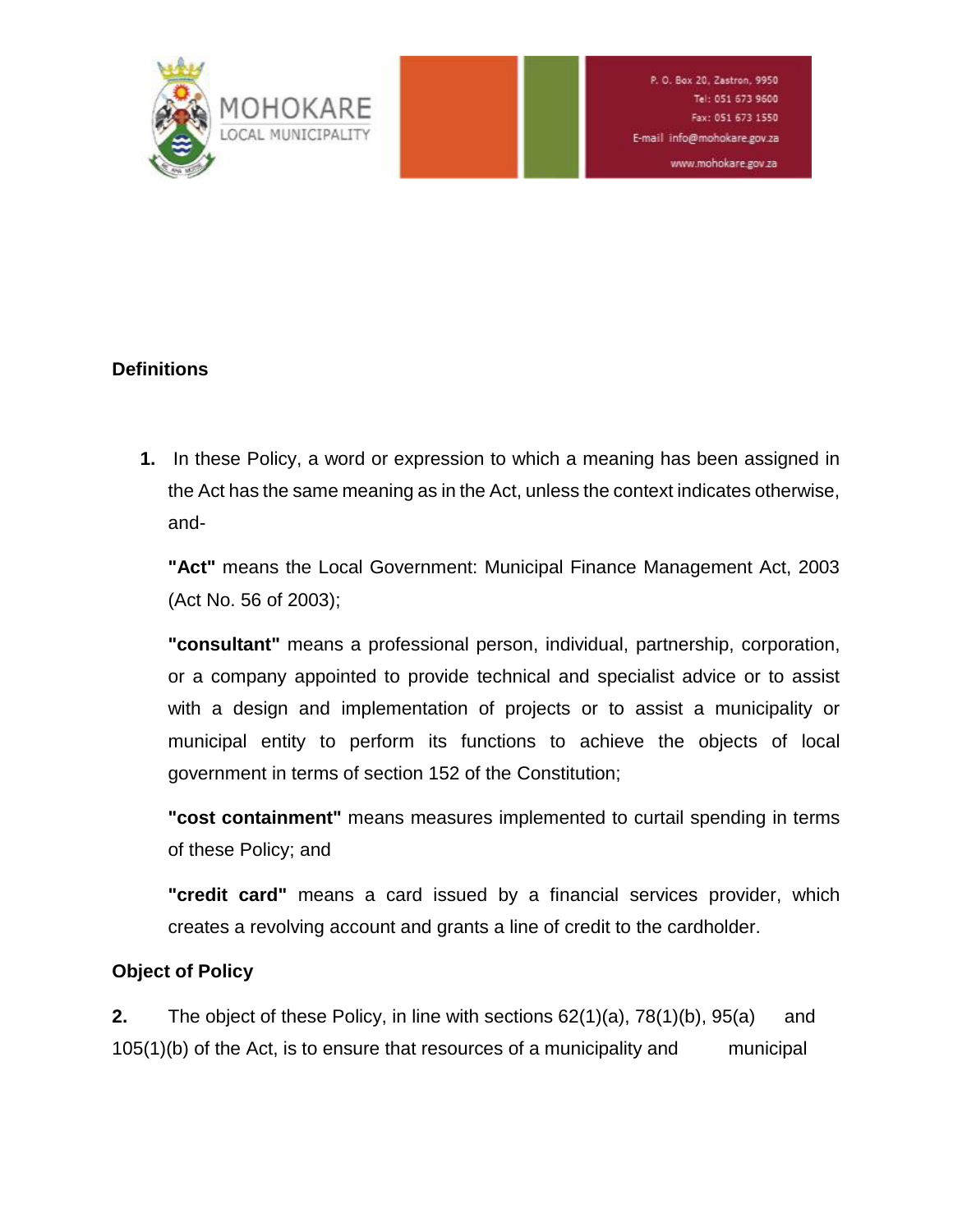

entity are used effectively, efficiently and economically by implementing cost containment measures.

# **Application of Policy**

**3.** These Policy apply to all officials and political office bearers in municipalities and municipal entities.

#### **Cost Containment policies**

- **4**. (1) each municipality or municipal entity must develop or revise and implement a cost containment policy which must -
	- (a) In the case of a municipality, be adopted by the municipal council, and in the case of a municipal entity, by the board of directors as part of its budget related policies;
	- (b) define a municipality or municipal entity's objectives for the use of consultants; and
	- (c) be consistent with the Act and these Policy.
	- (2) The cost containment policy of a municipality or a municipal entity contemplated in sub - policy (1) must -
		- (a) be in writing;
		- (b) give effect to these Policy;
		- (c) be reviewed annually, as may be appropriate;
		- (d) be communicated on the municipality's or municipal entity's website; and
		- (e) set out -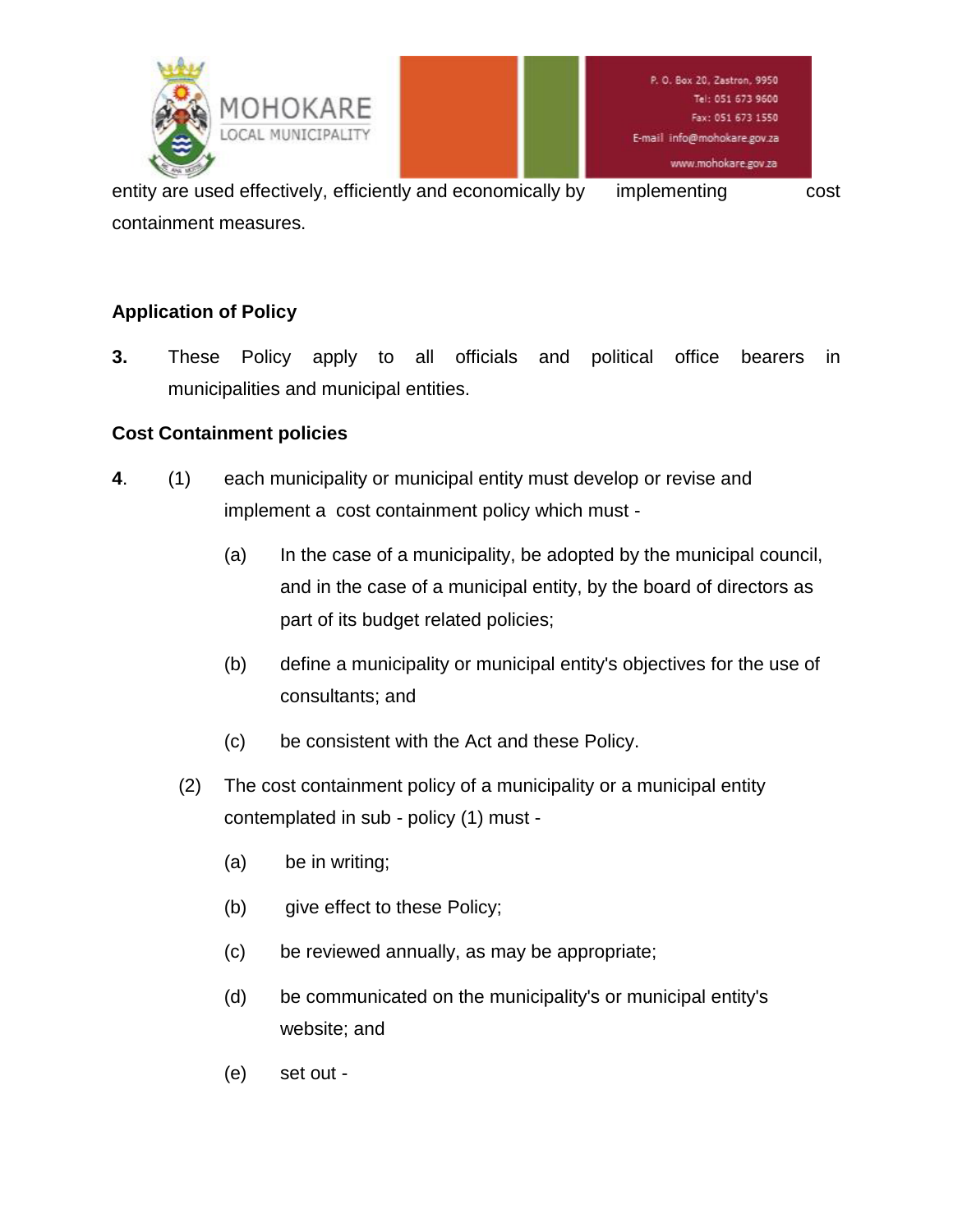

- (i) monitoring measures for ensuring implementation of the policy;
- (ii) procedures for the annual review of the policy; and
- (iii) consequences for non -adherence to the measures contained therein.

# **Use of consultants**

- **5.** (1) a municipality or municipal entity may only appoint consultants if an assessment of the needs and requirements confirms that the affected municipality or municipal entity does not have the requisite skills or resources in its full -time employ to perform the function.
	- (2) An accounting officer must adopt a fair and reasonable remuneration framework for consultants taking into account the rates -
		- (a) determined in the "Guideline on fees for audits undertaken on behalf of the Auditor - General of South Africa ", issued by the South African Institute of Chartered Accountants;
		- (b) set out in the "Guide on Hourly Fee Rates for Consultants ", issued by the Department of Public Service and Administration; or
		- (c) as prescribed by the body regulating the profession of the consultant.
	- (3) The tender documentation for the appointment of consultants must include a clause that the remuneration rates will be subject to negotiation, not exceeding the applicable rates mentioned in sub -regulation (2).
	- (4) When negotiating cost -effective consultancy rates for international consultants, the accounting officer may take into account the relevant international and market –determined rates.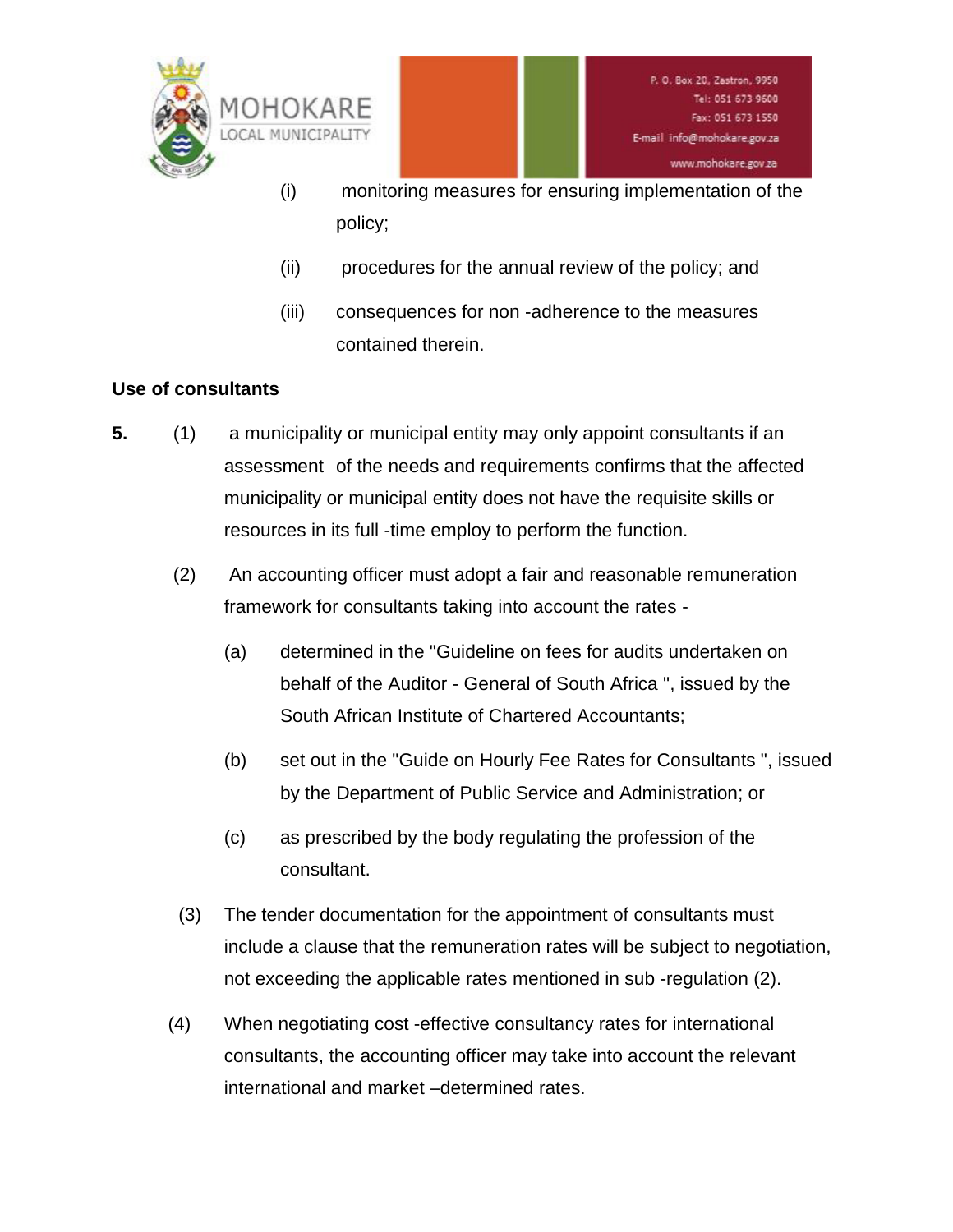

- When consultants are appointed, an accounting officer must -
	- (a) appoint consultants on a time and cost basis with specific start and end dates;
	- (b) where practical, appoint consultants on an output- specified basis, subject to specific measurable objectives and associated remuneration;
	- (c) ensure that contracts with consultants include overall cost ceilings by specifying whether the contract price is inclusive or exclusive of travel and subsistence disbursements;
	- (d) ensure the transfer of skills by consultants to the relevant officials of a municipality or municipal entity;
	- (e) undertake all engagements of consultants in accordance with the Municipal Supply Chain Management Policy, 2005 and the municipality or municipal entity's supply chain management policy; and
	- (f) develop consultancy reduction plans to reduce the reliance on consultants.
- (6) All contracts with consultants must include a fee retention or penalty clause for poor performance.
- (7) A municipality or municipal entity must ensure that the specifications and performance are used as a monitoring tool for the work to be undertaken and are appropriately recorded and monitored.
- (8) The travel and subsistence costs of consultants must be in accordance with the national travel policy issued by the National Department of Transport, as updated from time to time.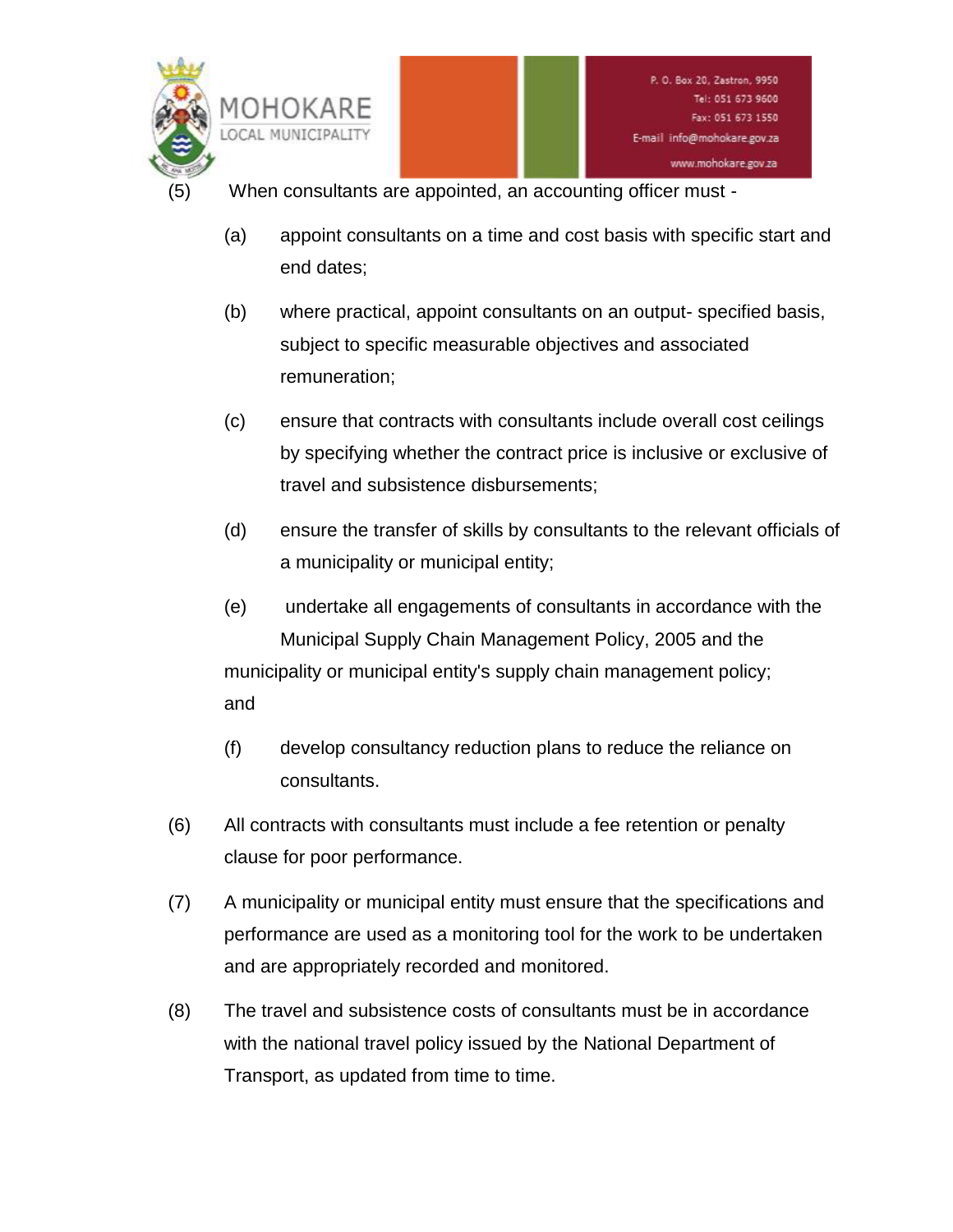

The contract price must specify all travel and subsistence costs and if the travel and subsistence costs for appointed consultants are excluded from the contract price, such costs must be reimbursed in accordance with the national travel policy of the National Department of Transport.

# **Vehicles used for political office -bearers**

- **6.** (1) The threshold limit for vehicle purchases relating to official use by political office –bearers must not exceed R700 000 or 70% (VAT inclusive) of the total annual remuneration package for the different grades of municipalities, as defined in the Public Office Bearers Act and the notices issued in terms thereof by the Minister of Cooperative Governance and Traditional Affairs, whichever is lower.
	- (2) The procurement of vehicles in sub -regulation (1) must be undertaken using the national government transversal contract mechanism, unless it may be procured at a lower cost through other procurement mechanisms.
	- (3) Before deciding to procure a vehicle as contemplated in sub -regulation the accounting officer or delegated official must provide the council with information relating to the following criteria which must be considered:
		- (a) status of current vehicles;
		- (b) affordability of options including whether to procure a vehicle as compared to rental or hire thereof, provided that the most cost effective option is followed and the cost is equivalent to or lower than that contemplated in sub -regulation (1);
		- (c) extent of service delivery backlogs;
		- (d) terrain for effective usage of the vehicle; and
		- (e) any other policy of council.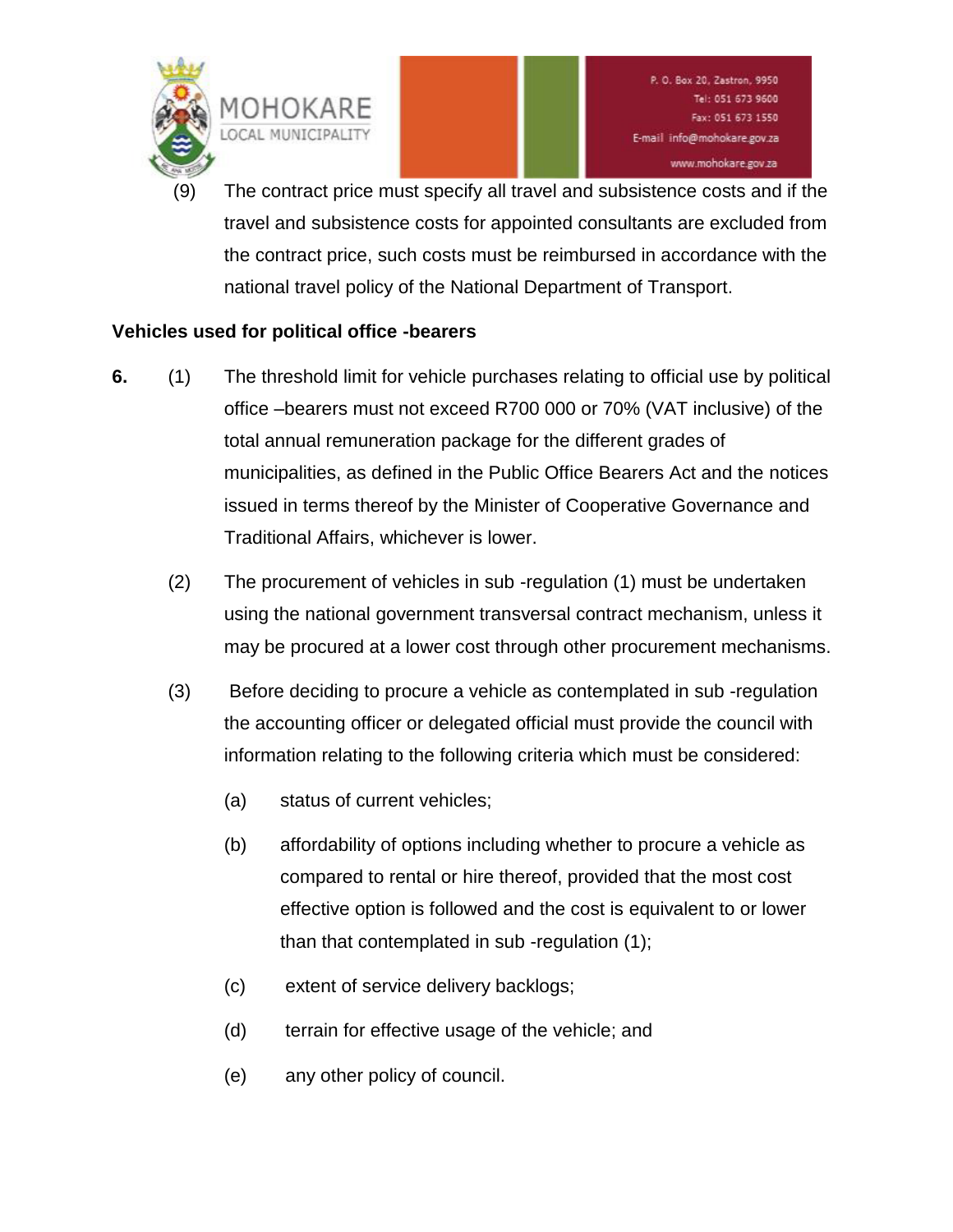

- If the rental referred to in sub -regulation  $(3)$  is preferred, the accounting officer must review the costs incurred regularly to ensure that value for money is obtained.
- (5) Regardless of their usage, vehicles for official use by political office bearers may only be replaced after completion of 120 000 kilometers.
- (6) Notwithstanding sub -regulation (5), a municipality or municipal entity may replace a vehicle for official use by political office bearers before the completion of 120 000km only in instances where the vehicle has a serious mechanical problem and is in a poor condition and subject to obtaining a detailed mechanical report by the vehicle manufacturer or approved dealer.
- (7) An accounting officer must ensure that there is a policy that addresses the use of municipal vehicles for official purposes.

# **Travel and subsistence**

- **7.** (1) An accounting officer
	- (a) may approve the purchase of economy class tickets for all officials or political office bearers where the flying time for the flights is five hours or less; and
	- (b) may only approve the purchase of business class tickets for officials, political office bearers and persons reporting directly to the accounting officer for flights exceeding five hours.
	- (2) In the case of the accounting officer, the mayor may approve the purchase of economy class tickets where the flying time is five hours or less and business class tickets for flights exceeding five hours.
	- (3) Notwithstanding sub -regulation (1) or (2), an accounting officer, or the mayor in the case of an accounting officer, may approve the purchase of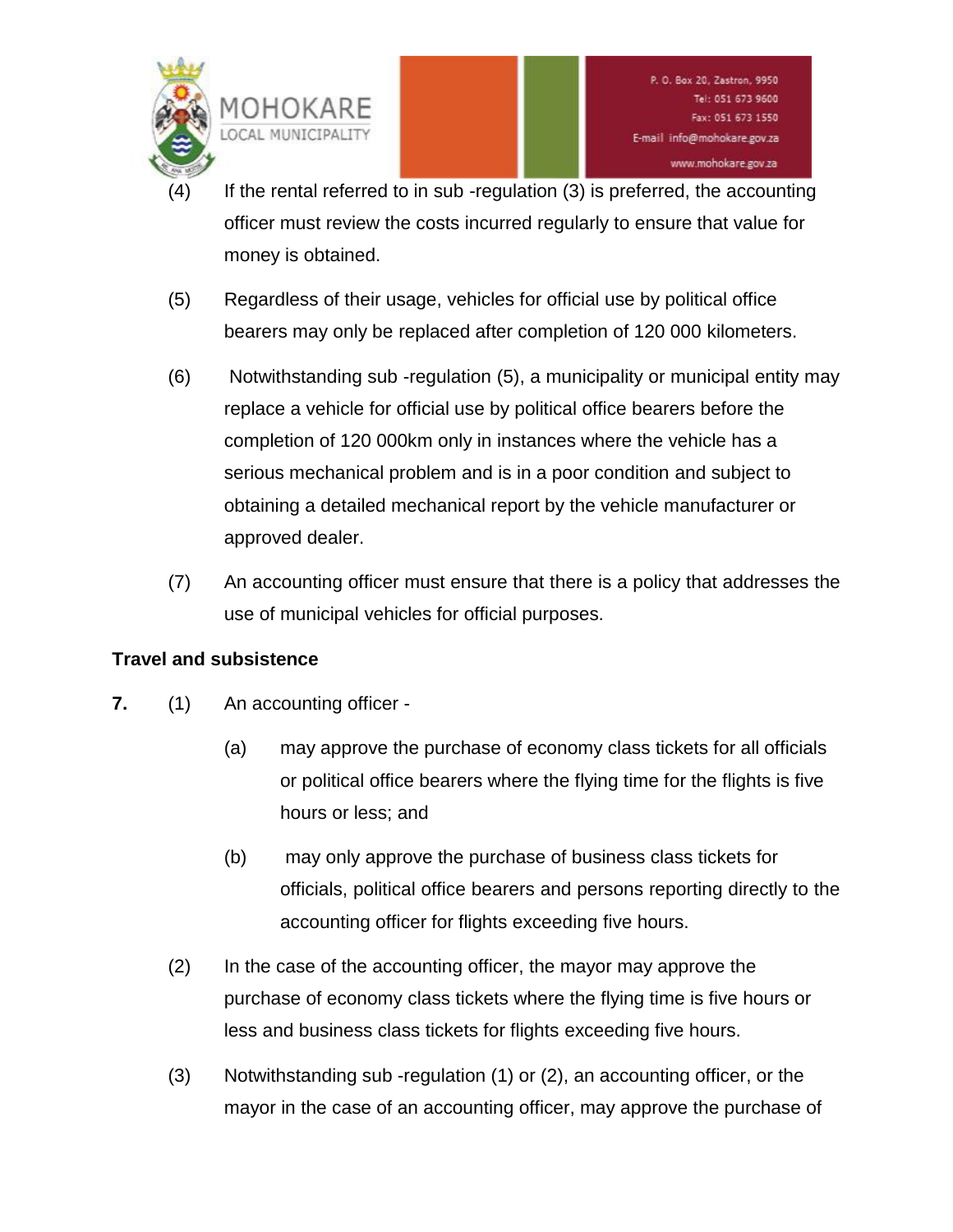

business class tickets for an official or a political office bearer with a disability or a medically certified condition.

- (4) The cost containment policy must limit international travel to meetings or events that are considered critical. The number of officials or political office bearers attending such meetings or events must be limited to those officials or political office bearers directly involved in the subject matter related to such meetings or events.
- (5) An accounting officer, or the mayor in the case of the accounting officer, may approve accommodation costs that exceed an amount as determined from time to time by the National Treasury through a notice only -
	- (a) during peak holiday periods; or
	- (b) when major local or international events are hosted in a particular geographical area that results in an abnormal increase in the number of local and /or international guests in that particular geographical area.
- (6) An official or a political office bearer of a municipality or municipal entity must -
	- (a) utilise the municipal fleet, where viable, before incurring costs to hire vehicles;
	- (b) make use of available public transport or a shuttle service if the cost of such a service is lower than -
		- (i) the cost of hiring a vehicle;
		- (ii) the cost of kilometers claimable by the official or political office bearer; and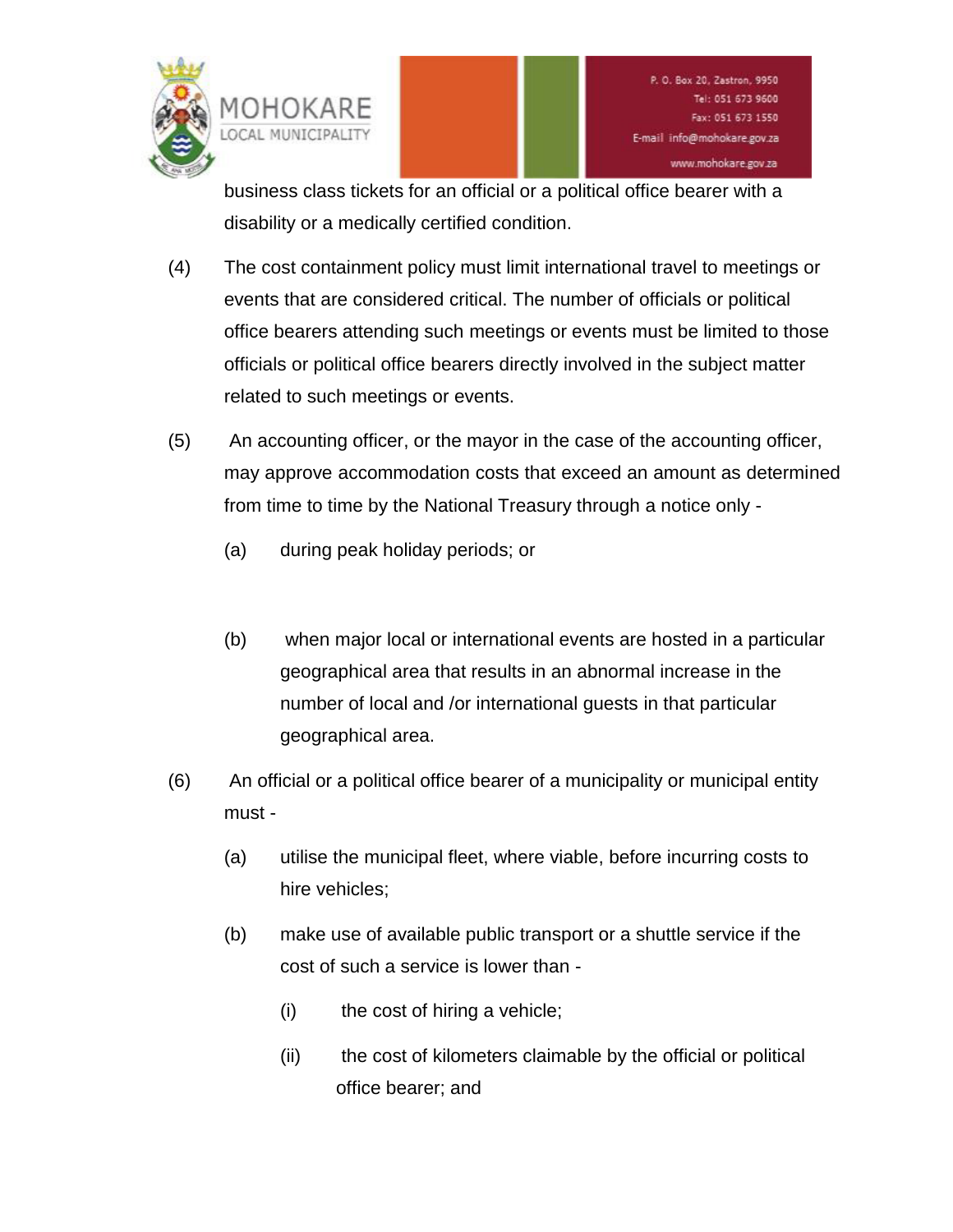

- (iii) the cost of parking.
- (c) not hire vehicles from a category higher than Group B or an equivalent class; and
- (d) where a different class of vehicle is required for a particular terrain or to cater for the special needs of an official, seek the written approval of the accounting officer before hiring the vehicle.
- (7) A municipality or a municipal entity must utilise the negotiated rates for flights and accommodation as communicated from time to time by the National Treasury through a notice or any other available cheaper flight and accommodation.

# **Domestic accommodation**

- **8.** (1) An accounting officer must ensure that costs incurred for domestic accommodation and meals are in accordance with the maximum allowable rates for domestic accommodation and meals as communicated from time to time by the National Treasury through a notice.
	- (2) Overnight accommodation may only be booked where the return trip exceeds 500 kilometers.

# **Credit cards**

- 9. (1) An accounting officer must ensure that no credit card or debit card linked to a bank account of a municipality or a municipal entity is issued to any official or political office bearer, including members of the board of directors of municipal entities.
	- (2) Where officials or political office bearers incur expenditure in relation to official municipal activities, such officials or political officer bearers must use their personal credit cards or cash or arrangements made by the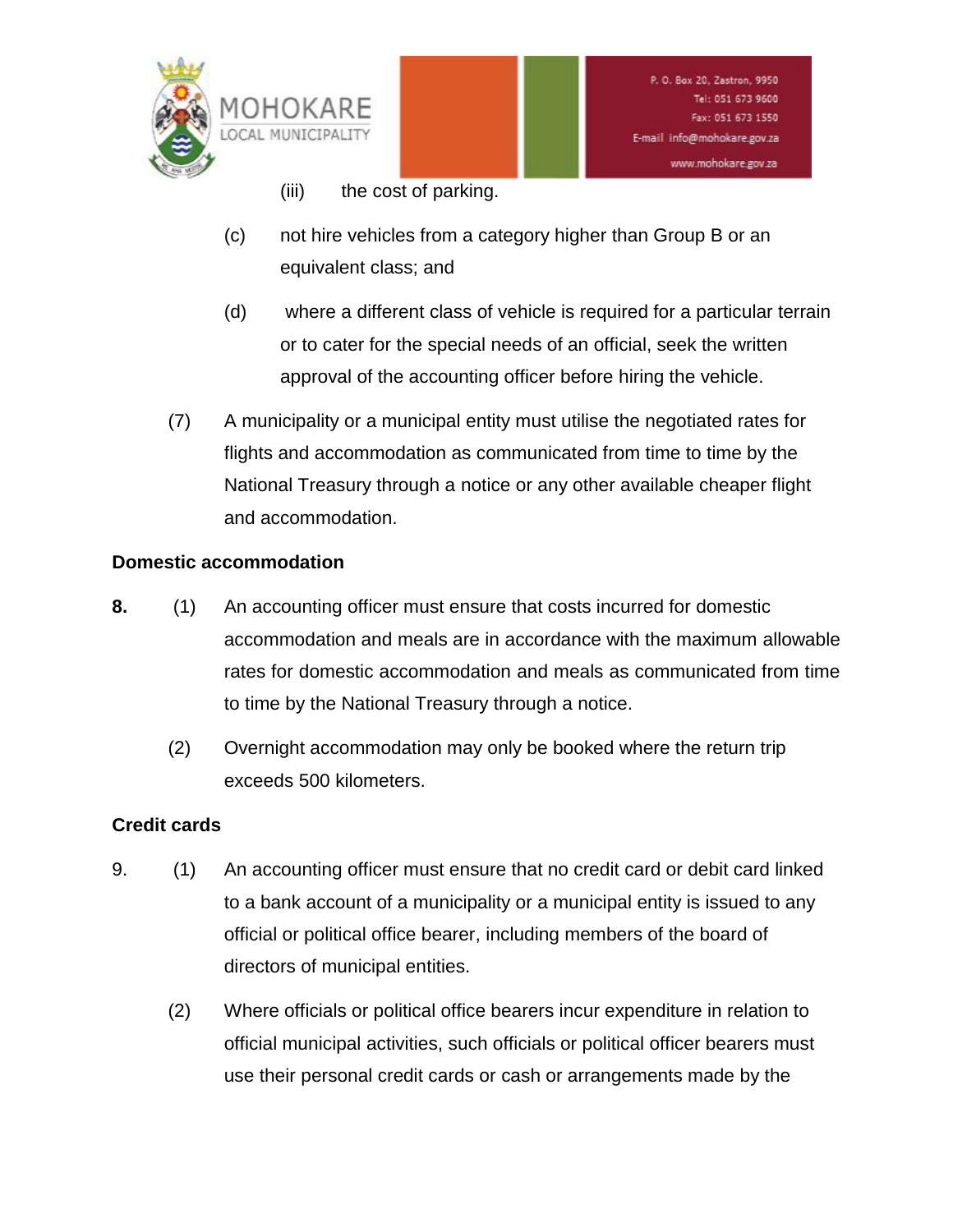

municipality or municipal entity, and request reimbursement in accordance with the written approved policy and processes.

#### **Sponsorships, events and catering**

- **10.** (1) A municipality or municipal entity may not incur catering expenses for meetings which are only attended by persons in the employ of the municipality or municipal entity, unless the prior written approval of the accounting officer is obtained.
	- (2) An accounting officer may incur catering expenses for the hosting of meetings, conferences, workshops, courses, forums, recruitment interviews, and proceedings of council that exceed five hours.
	- (3) Entertainment allowances of qualifying officials may not exceed two thousand rand per person per financial year, unless approved otherwise by the accounting officer.
	- (4) A municipality or municipal entity may not incur expenses on alcoholic beverages unless the municipality or the municipal entity recovers the cost from the sale of such beverages.
	- (5) An accounting officer must ensure that social events, team building exercises, year –end functions, sporting events and budget vote dinners are not financed from the municipality or the municipal entity's budgets or by any suppliers or sponsors.
	- (6) A municipality or municipal entity may not incur expenditure on corporate branded items like clothing or goods for personal use of officials, other than uniforms, office supplies and tools of trade unless costs related thereto are recovered from affected officials or is an integral part of the business model.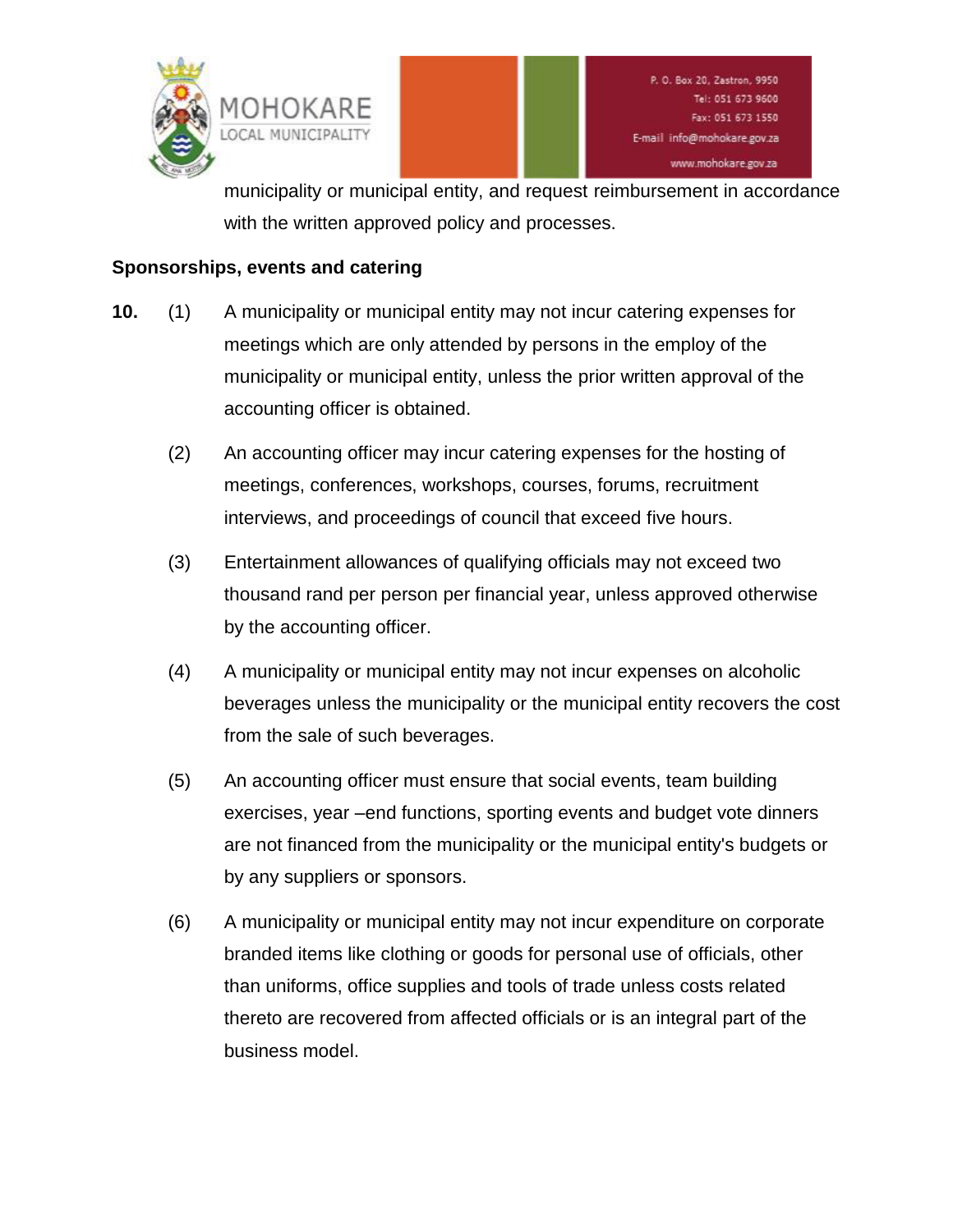

An accounting officer may incur expenditure not exceeding the limits for petty cash usage to host farewell functions in recognition of officials who retire after serving the municipality or municipal entity for ten or more years or retire on grounds of ill health.

# **Communication**

- **11.** (1) A municipality or municipal entity may, as far as possible, advertise municipal related events on its website instead of advertising in magazines or newspapers.
	- (2) An accounting officer must ensure that allowances to officials for private calls and data costs are limited to an amount as determined by the accounting officer in the cost containment policy of the municipality or municipal entity.
	- (3) Newspapers and other related publications for the use of officials must be discontinued on expiry of existing contracts or supply orders, unless required for professional purposes and where unavailable in electronic format.
	- (4) A municipality or municipal entity may participate in the transversal term contract arranged by the National Treasury for the acquisition of mobile communication services.

# **Conferences, meetings and study tours**

**12.** (1) An accounting officer must establish policies and procedures to manage applications to attend conferences or events hosted by professional bodies or non –governmental institutions held within and outside the borders of South Africa taking into account their merits and benefits, costs and available alternatives.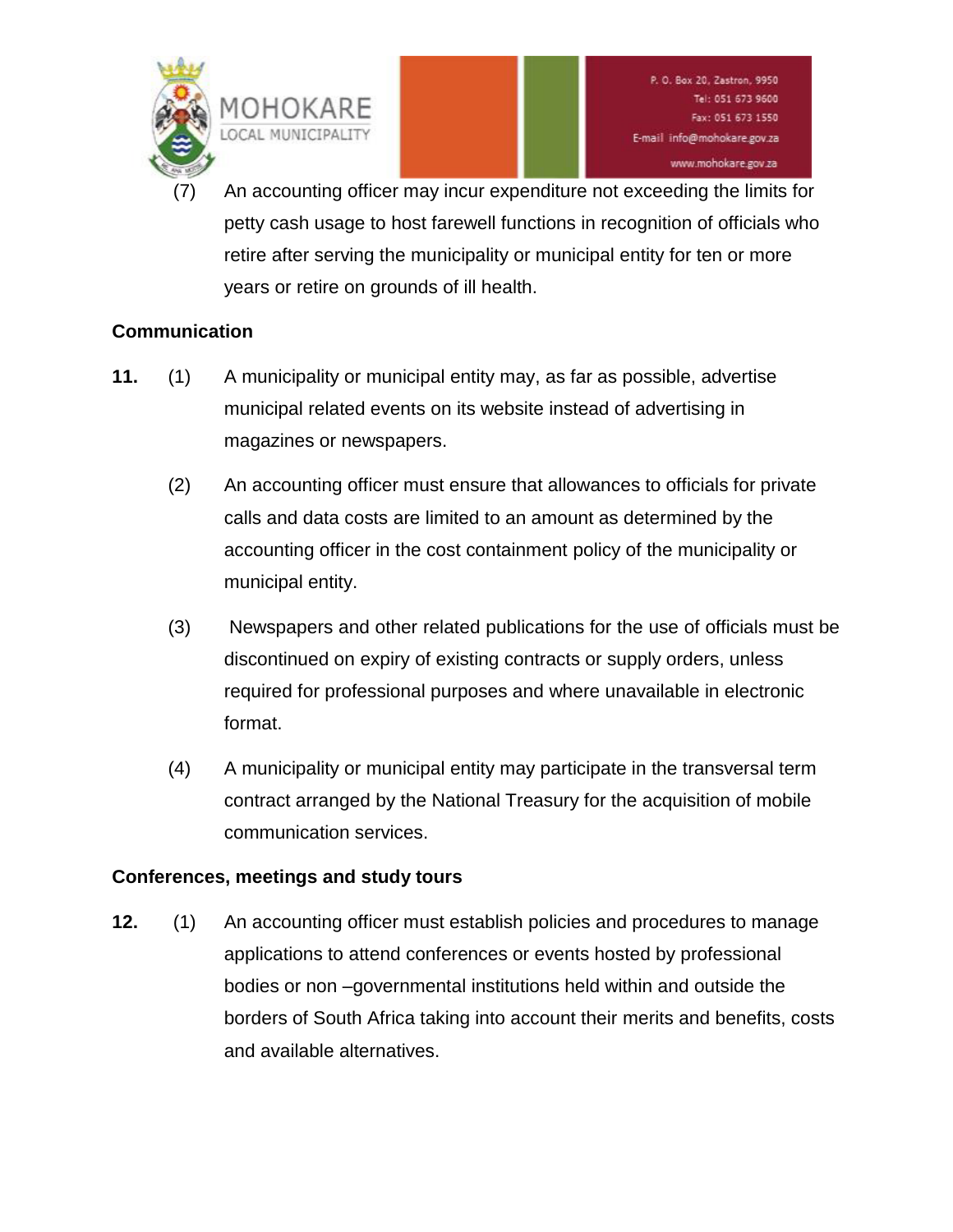

When considering applications from officials or political office bearers to attend conferences or events within and outside the borders of South Africa, an accounting officer or mayor as the case may be, must take the following into account -

- (a) the official's or political office bearer's role and responsibilities and the anticipated benefits of the conference or event;
- (b) whether the conference or event addresses relevant concerns of the institution;
- (c) the appropriate number of officials or political office bearers, not exceeding three, attending the conference or event; and
- (d) the availability of funds to meet expenses related to the conference or event.
- (3) An accounting officer may consider appropriate benchmark costs with other professional bodies or regulatory bodies prior to granting approval for an official to attend a conference or event within and outside the borders of South Africa.
- (4) The benchmark costs referred to in sub -regulation (3) may not exceed an amount as determined from time to time by the National Treasury through a notice.
- (5) The amount referred to in sub -regulation (4) excludes costs related to travel, accommodation and related expenses, but includes -
	- (a) conference or event registration expenses; and
		- (b) any other expense incurred in relation to the conference or event.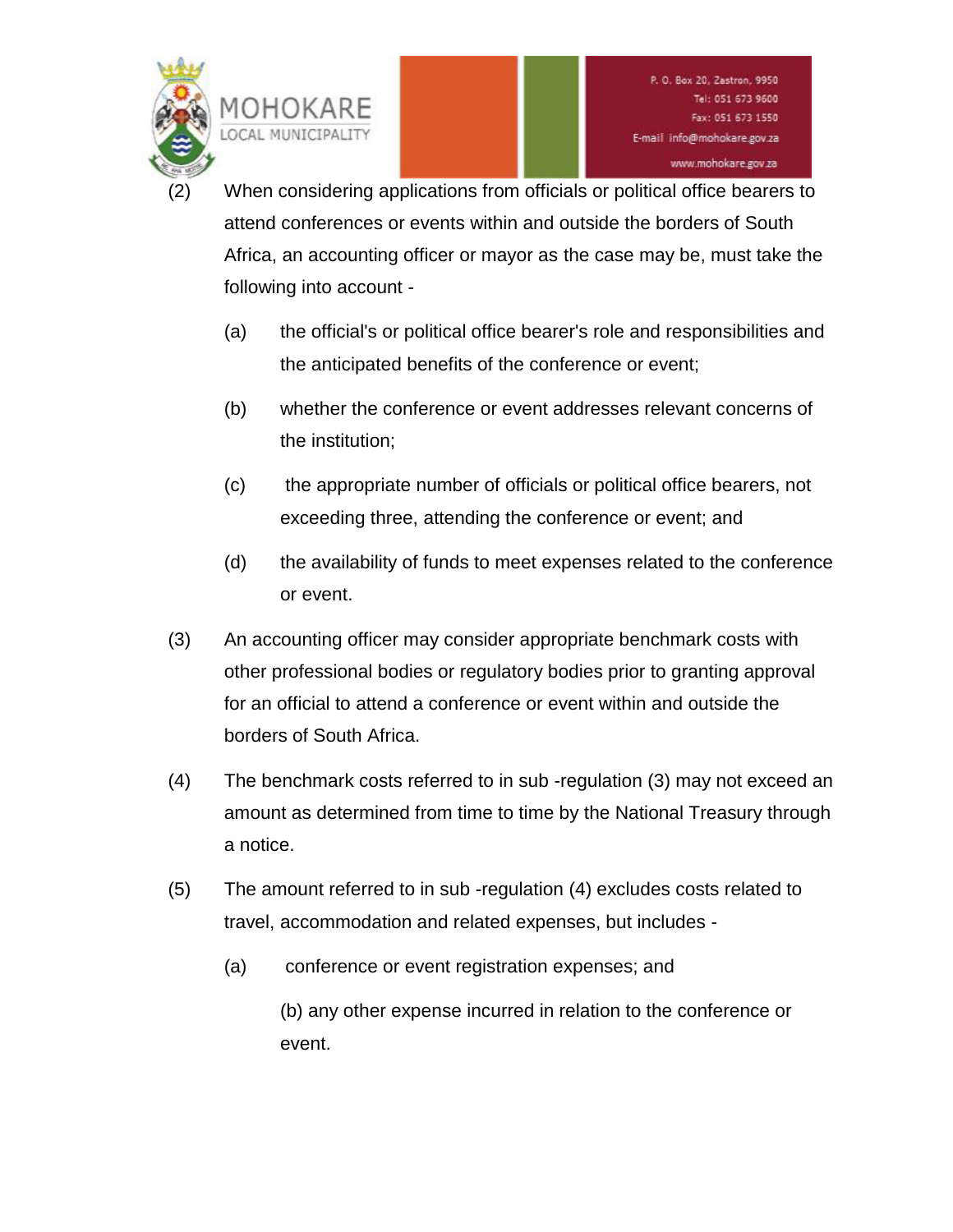

- When considering costs for conferences or events these may not include items such as laptops, tablets and other similar tokens that are built into the price of such conferences or events.
- (7) The accounting officer of a municipality or municipal entity must ensure that meetings and planning sessions that entail the use of municipal funds are, as far as may be practically possible, held in- house.
- (8) Municipal or provincial office facilities must be utilised for conference, meetings, strategic planning sessions, inter alia, where an appropriate venue exists within the municipal jurisdiction.
- (9) An accounting officer must grant the approval for officials and in the case of political office bearers and the accounting officer, the mayor, as contemplated in sub -regulation (2).
- (10) A municipality or municipal entity must, where applicable, take advantage of early registration discounts by granting the required approvals to attend the conference, event or study tour, in advance.

# **Other related expenditure items**

- **13.** (1) All commodities, services and products covered by a transversal contract concluded by the National Treasury must be considered before approaching the market, to benefit from savings where lower prices or rates have been negotiated.
	- (2) Municipal resources may not be used to fund elections, campaign activities, including the provision of food, clothing, printing of agendas and brochures and other inducements as part of, or during election periods or to fund any activities of any political party at any time.
	- (3) Expenditure on tools of trade for political office bearers must be limited to the upper limits as approved and published by the Cabinet member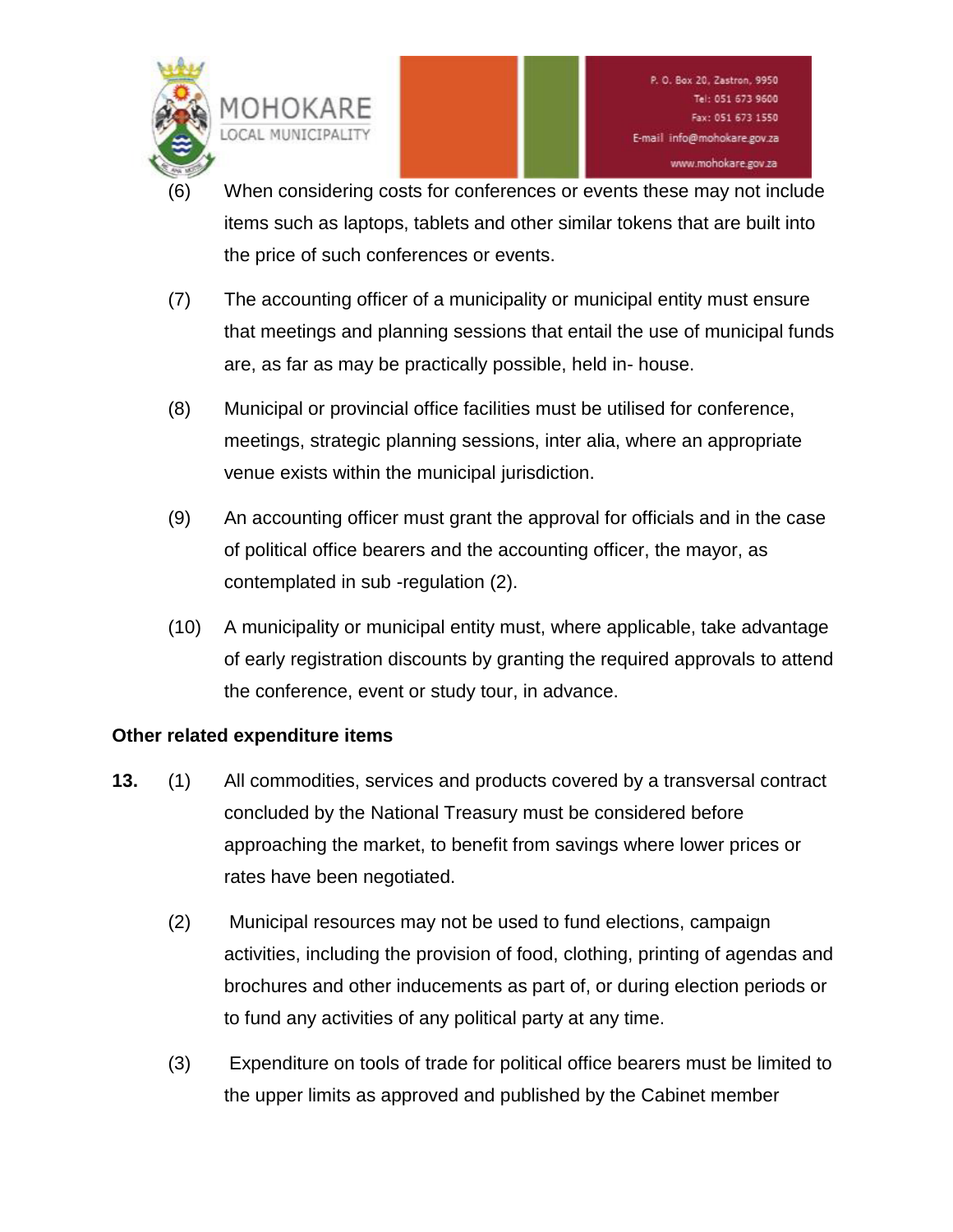

responsible for local government in terms of the Remuneration of Public Office Bearers Act, 1998.

- (4) A municipality or municipal entity must avoid expenditure on elaborate and expensive office furniture.
- (5) A municipality or municipal entity may only use the services of the South African Police Service to conduct periodical or quarterly security threat assessments of political office bearers and key officials and a report must be submitted to the speaker's office.
- (6) A municipality or municipal entity may consider providing additional time off in lieu of payment for overtime worked. Planned overtime must be submitted to the relevant manager for consideration on a monthly basis. A motivation for all unplanned overtime must be submitted to the relevant manager.
- (7) A municipality or municipal entity must ensure that due process is followed when suspending or dismissing officials to avoid unnecessary litigation costs.

# **Enforcement Procedures**

**14.** Failure to implement or comply with these Policy may result in any official of the municipality or municipal entity, political office bearer or director of the board that authorised or incurred any expenditure contrary to these Policy being held liable for financial misconduct or a financial offence in the case of political office bearers as defined in Chapter 15 of the Act read with the Municipal Policy on Financial Misconduct Procedures and Criminal Proceedings, 2014.

# **Disclosures of cost containment measures**